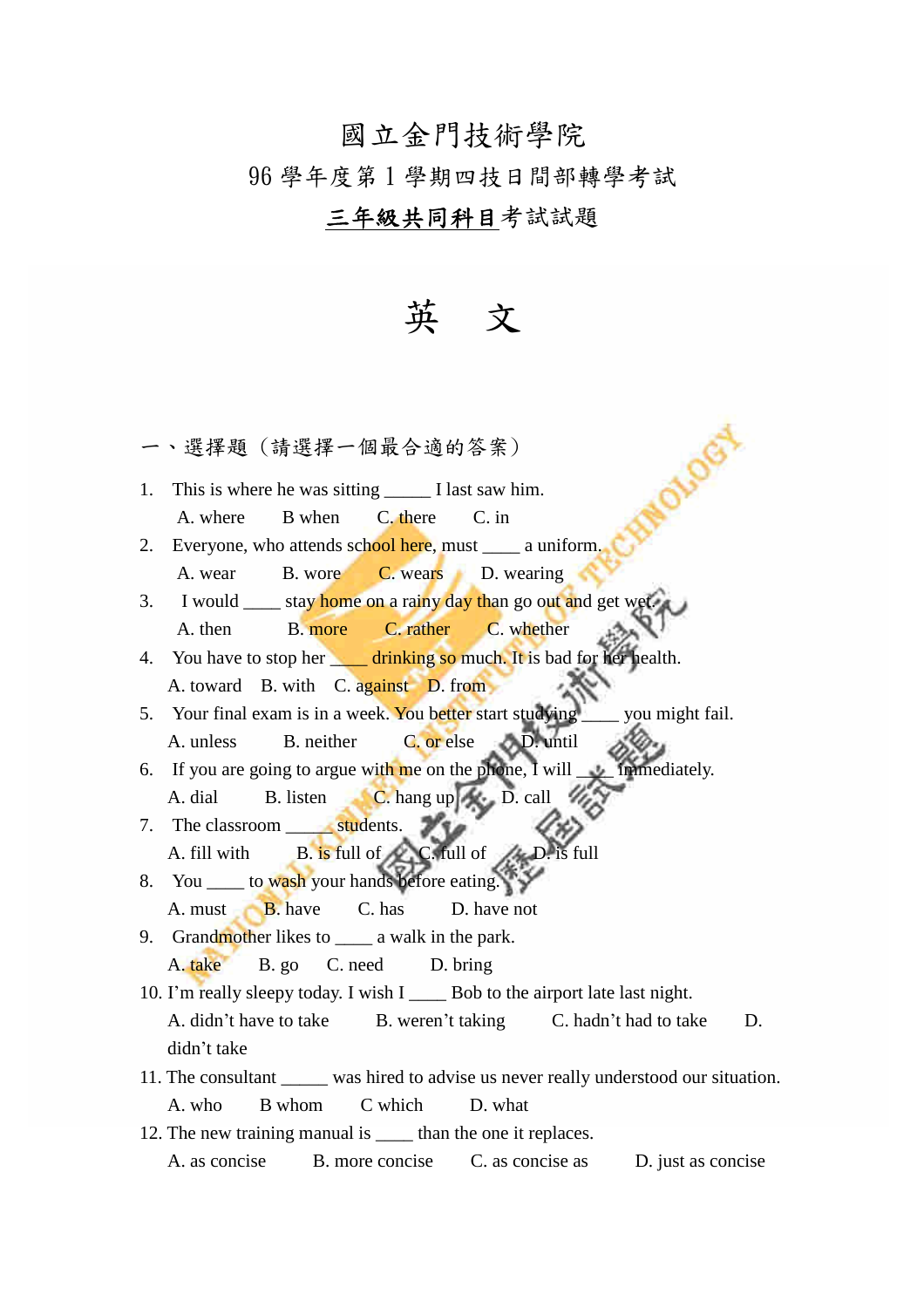|                                                                                       |                                 | 13. Although the economy has shown some signs of recovery, most experts _______ |  |
|---------------------------------------------------------------------------------------|---------------------------------|---------------------------------------------------------------------------------|--|
| pessimistic.                                                                          |                                 |                                                                                 |  |
| A. have become B. are no longer C. will be D. remain                                  |                                 |                                                                                 |  |
| 14. Before your trip, I would like to discuss some last minute changes to the ______. |                                 |                                                                                 |  |
| A. internship B. discrimination C. congregation D. itinerary                          |                                 |                                                                                 |  |
| 15. This is by far the ______ complicated deal we have ever negotiated.               |                                 |                                                                                 |  |
| A. less                                                                               | B. more C. such D. most         |                                                                                 |  |
| 16. We all are looking forward to _____ Mr. Henning back home.                        |                                 |                                                                                 |  |
|                                                                                       | A. see B. saw C. seeing D. seen |                                                                                 |  |
| 17. A second-hand car is not _____ expensive as a new one.                            |                                 |                                                                                 |  |
| A. more                                                                               | B. as C. too D. less            |                                                                                 |  |
| 18. I am not ______ to change the percentage of our discount.                         |                                 |                                                                                 |  |
|                                                                                       |                                 | A. authorized B. authority C. authorizing D. authoritic                         |  |
| 19. My father always ______ a cup of coffee as soon as he gets to work.               |                                 |                                                                                 |  |
|                                                                                       |                                 | A. drinking B. drink C. are drunk D. drinks                                     |  |
|                                                                                       |                                 | 20. Jane has to spend more time her homework than she did before.               |  |
|                                                                                       | A. do B. to do C. did D. doing  |                                                                                 |  |
|                                                                                       |                                 |                                                                                 |  |

二、閱讀測驗 (請根據短文選擇一個最合適的答案)

The members of the Hong Kong Public Speakers' Club include some of the most famous people in local business, government, education and the arts. We work very hard to help local charities raise money, and to develop our own communication and leadership skills. Anyone is welcome to attend our weekly meetings. Become a member of our club and help with the organization of some of Hong Kong's most famous and successful social events. Our meetings are held every Tuesday from 7:00 PM to 9:00 at the Merchant's Club, 1958 Harbor Road, Kowloon.

- 21. What is the purpose of this announcement?
	- A. To start a new club.
	- B. To attract new members.
	- C. To ask for money.
	- D. To advertise a banquet.
- 22. Who can attend the weekly meetings?
	- A. Club members only.
	- B. Well-known local people.
	- C. Anybody who is interested.
	- D. Business and government leaders.